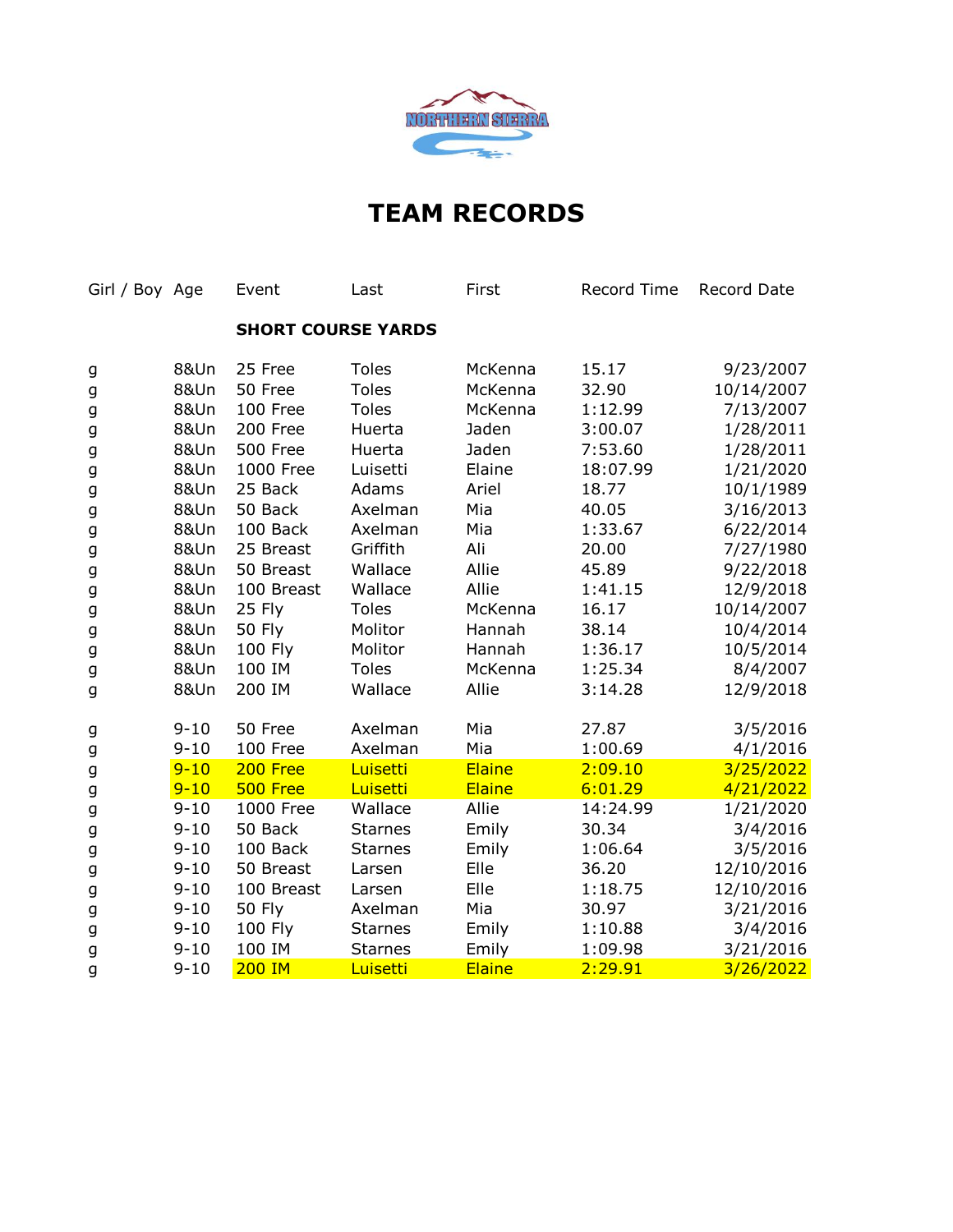

| Girl / Boy Age |           | Event                     | Last           | First     | Record Time | Record Date |
|----------------|-----------|---------------------------|----------------|-----------|-------------|-------------|
|                |           | <b>SHORT COURSE YARDS</b> |                |           |             |             |
| g              | $11 - 12$ | 50 Free                   | Axelman        | Mia       | 25.66       | 3/4/2018    |
| g              | $11 - 12$ | 100 Free                  | Axelman        | Mia       | 54.26       | 4/8/2018    |
| g              | $11 - 12$ | 200 Free                  | Axelman        | Mia       | 2:00.94     | 3/4/2018    |
| g              | $11 - 12$ | 500 Free                  | Sisley         | Jessica   | 5:26.93     | 4/6/1990    |
| g              | $11 - 12$ | 1000 Free                 | Sharp          | Jaden     | 11:32.80    | 3/6/2020    |
| g              | $11 - 12$ | 1650 Free                 | Larsen         | Elle      | 19:34.40    | 12/9/2018   |
| g              | $11 - 12$ | 2000 Free                 | Sharp          | Jaden     | 25:13.19    | 1/21/2020   |
| g              | $11 - 12$ | 50 Back                   | <b>Starnes</b> | Emily     | 29.30       | 3/18/2017   |
| g              | $11 - 12$ | 100 Back                  | Molitor        | Hannah    | 1:01.98     | 11/4/2018   |
| g              | $11 - 12$ | 200 Back                  | <b>Starnes</b> | Emily     | 2:13.92     | 3/19/2017   |
| g              | $11 - 12$ | 50 Breast                 | Hastert        | Stephanie | 31.46       | 2/13/1998   |
| g              | $11 - 12$ | 100 Breast                | Hastert        | Stephanie | 1:08.07     | 12/5/1997   |
| g              | $11 - 12$ | 200 Breast                | Larsen         | Elle      | 2:32.69     | 12/16/2018  |
| g              | $11 - 12$ | <b>50 Fly</b>             | Lawless        | Emma      | 28.66       | 1/26/2013   |
| g              | $11 - 12$ | 100 Fly                   | Molitor        | Hannah    | 1:01.82     | 11/4/2018   |
| g              | $11 - 12$ | 200 Fly                   | Hensley        | Makenna   | 2:24.99     | 4/2/2017    |
| g              | $11 - 12$ | 100 IM                    | Larsen         | Elle      | 1:04.16     | 12/16/2018  |
| g              | $11 - 12$ | 200 IM                    | Axelman        | Mia       | 2:17.84     | 4/8/2018    |
| g              | $11 - 12$ | 400 IM                    | Larsen         | Elle      | 4:52.32     | 12/16/2018  |
| g              | $13 - 14$ | 50 Free                   | Porter         | Haley     | 24.32       | 12/1/2005   |
| g              | $13 - 14$ | 100 Free                  | Porter         | Haley     | 52.53       | 12/1/2005   |
| g              | $13 - 14$ | 200 Free                  | Axelman        | Mia       | 1:54.16     | 3/8/2020    |
| g              | $13 - 14$ | 500 Free                  | Axelman        | Mia       | 5:11.39     | 3/24/2019   |
| g              | $13 - 14$ | <b>1000 Free</b>          | <b>Erwin</b>   | Lily      | 10:54.79    | 3/11/2022   |
| g              | $13 - 14$ | 1650 Free                 | Winter         | Hayley    | 18:14.07    | 11/12/2010  |
| g              | $13 - 14$ | 3000 Free                 | Larsen         | Elle      | 36:26.99    | 1/21/2020   |
| g              | $13 - 14$ | 100 Back                  | Lawless        | Emma      | 56.97       | 3/20/2015   |
| g              | $13 - 14$ | 200 Back                  | Lawless        | Emma      | 2:01.67     | 3/21/2015   |
| g              | $13 - 14$ | 100 Breast                | Axelman        | Mia       | 1:07.53     | 3/24/2019   |
| g              | $13 - 14$ | 200 Breast                | Larsen         | Elle      | 2:25.80     | 12/14/2019  |
| g              | $13 - 14$ | 100 Fly                   | Lawless        | Emma      | 56.67       | 12/6/2014   |
| g              | $13 - 14$ | 200 Fly                   | Huerta         | Jamie     | 2:13.33     | 3/15/2014   |
| g              | $13 - 14$ | 200 IM                    | Lawless        | Emma      | 2:06.59     | 12/5/2014   |
| g              | $13 - 14$ | 400 IM                    | Axelman        | Mia       | 4:35.17     | 3/24/2019   |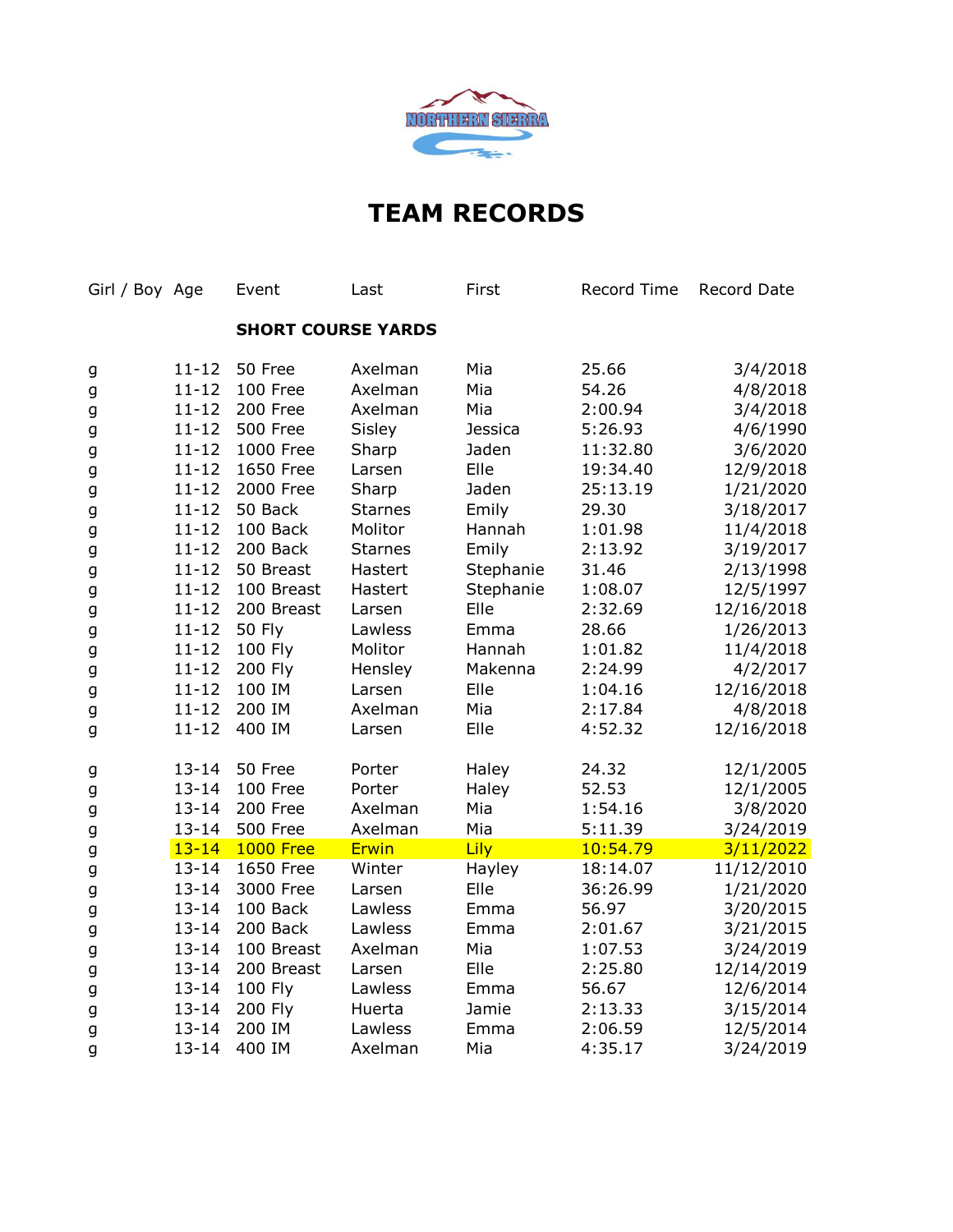

| Girl / Boy Age |           | Event           | Last                      | First       | Record Time | Record Date |
|----------------|-----------|-----------------|---------------------------|-------------|-------------|-------------|
|                |           |                 | <b>SHORT COURSE YARDS</b> |             |             |             |
| g              | $15 - 16$ | 50 Free         | Porter                    | Haley       | 23.82       | 2/28/2007   |
| g              | $15 - 16$ | 100 Free        | Porter                    | Haley       | 51.39       | 2/28/2007   |
| g              | $15 - 16$ | 200 Free        | Lawless                   | Emma        | 1:51.06     | 2/25/2017   |
| g              | $15 - 16$ | <b>500 Free</b> | Winter                    | Hayley      | 4:55.24     | 3/1/2012    |
| g              | $15 - 16$ | 1000 Free       | Winter                    | Hayley      | 10:11.93    | 3/1/2012    |
| g              | $15 - 16$ | 1650 Free       | Winter                    | Hayley      | 17:03.75    | 3/1/2012    |
| g              | $15 - 16$ | 5000 Free       | Luisetti                  | Elsie       | 58:21.30    | 2/27/2021   |
| g              | $15 - 16$ | 100 Back        | Lawless                   | Emma        | 55.56       | 2/26/2017   |
| g              | $15 - 16$ | 200 Back        | Lawless                   | Emma        | 2:01.03     | 12/10/2016  |
| g              | $15 - 16$ | 100 Breast      | Loehr                     | Kellyn      | 1:04.95     | 5/15/2003   |
| g              | $15 - 16$ | 200 Breast      | Chase                     | Hayley      | 2:21.81     | 5/15/2011   |
| g              | $15 - 16$ | 100 Fly         | Lawless                   | Emma        | 55.09       | 2/26/2017   |
| g              | $15 - 16$ | 200 Fly         | Lawless                   | Emma        | 2:01.25     | 2/24/2017   |
| g              | $15 - 16$ | <b>200 IM</b>   | Axelman                   | Mia         | 2:06.74     | 2/5/2022    |
| g              | $15 - 16$ | 400 IM          | Larsen                    | <b>Elle</b> | 4:28.84     | 12/3/2021   |
| g              | $17 - 18$ | 50 Free         | Porter                    | Haley       | 24.24       | 5/14/2009   |
| g              | $17 - 18$ | 100 Free        | <b>Brouwer</b>            | Elizabeth   | 52.26       | 1/20/2019   |
| g              | $17 - 18$ | 200 Free        | Lawless                   | Emma        | 1:49.39     | 5/13/2017   |
| g              | $17 - 18$ | <b>500 Free</b> | Winter                    | Hayley      | 4:57.33     | 5/9/2013    |
| g              | $17 - 18$ | 1000 Free       | Morris                    | Stephanie   | 10:09.70    | 3/9/1995    |
| g              | $17 - 18$ | 1650 Free       | Winter                    | Hayley      | 17:32.76    | 1/16/2014   |
| g              | $17 - 18$ | 5000 Free       | Heenan                    | Kayla       | 59:24.17    | 2/27/2021   |
| g              | $17 - 18$ | 100 Back        | Lawless                   | Emma        | 54.72       | 5/13/2017   |
| g              | $17 - 18$ | 200 Back        | Lawless                   | Emma        | 2:02.02     | 5/14/2017   |
| g              | $17 - 18$ | 100 Breast      | Hastert                   | Stephanie   | 1:07.96     | 2/27/2002   |
| g              | $17 - 18$ | 200 Breast      | Hastert                   | Stephanie   | 2:24.61     | 2/27/2002   |
| g              | $17 - 18$ | 100 Fly         | Lawless                   | Emma        | 53.97       | 12/3/2017   |
| g              | $17 - 18$ | 200 Fly         | <b>Brouwer</b>            | Elizabeth   | 2:04.08     | 1/20/2019   |
| g              | $17 - 18$ | 200 IM          | Stowe                     | Samantha    | 2:08.68     | 3/11/2004   |
| g              | $17 - 18$ | 400 IM          | <b>Bakewell</b>           | Emily       | 4:36.91     | 5/14/2017   |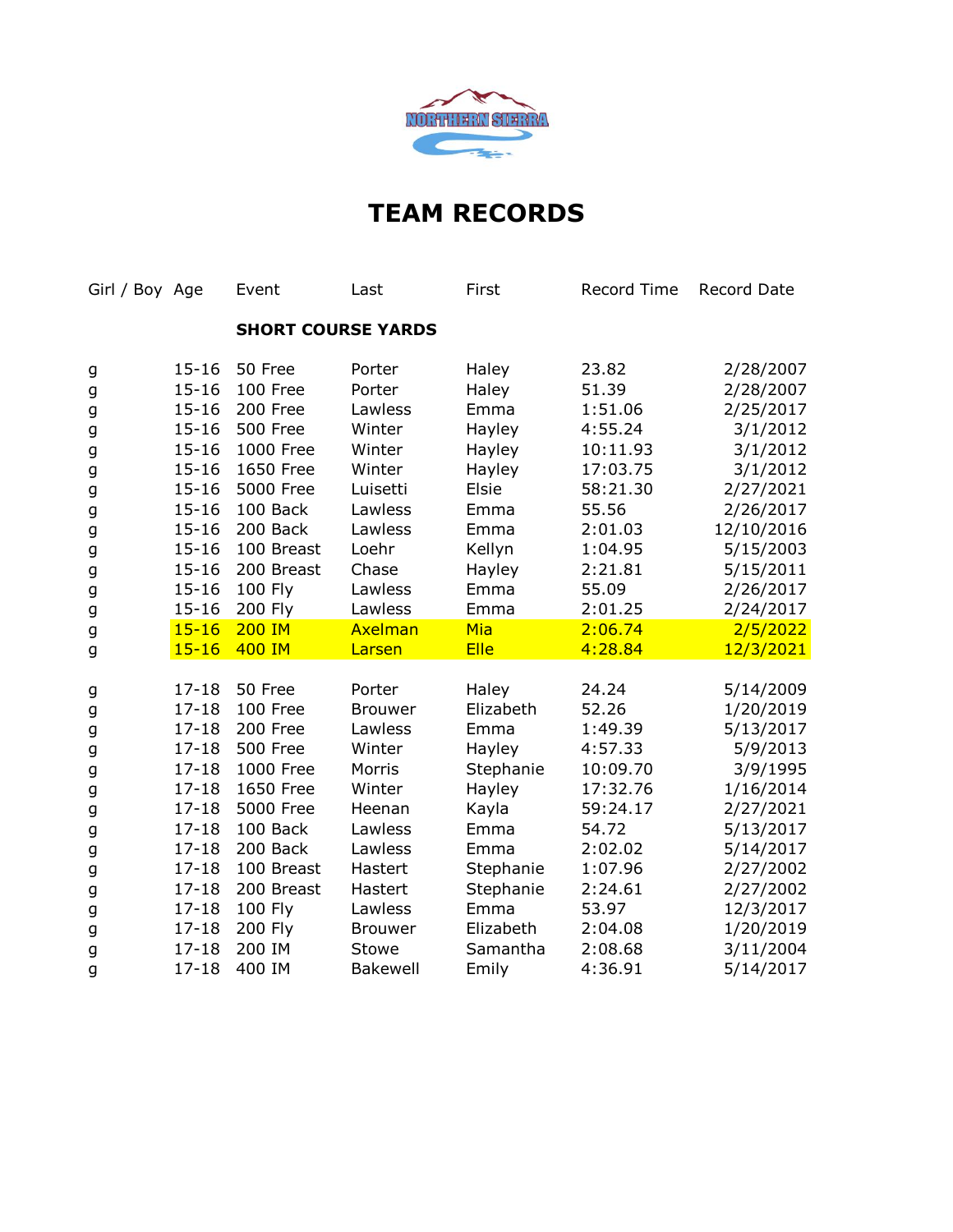

| Girl / Boy Age |                 | Event                     | Last            | First           | Record Time | Record Date |
|----------------|-----------------|---------------------------|-----------------|-----------------|-------------|-------------|
|                |                 | <b>SHORT COURSE YARDS</b> |                 |                 |             |             |
| b              | <b>8&amp;Un</b> | 25 Free                   | Abt             | Abraham         | 14.33       | 3/19/1993   |
| b              | <b>8&amp;Un</b> | 50 Free                   | Abt             | Abraham         | 32.80       | 3/5/1993    |
| b              | <b>8&amp;Un</b> | 100 Free                  | Abt             | Abraham         | 1:13.14     | 3/19/1993   |
| b              | <b>8&amp;Un</b> | 200 Free                  | Rose            | <b>Nicholas</b> | 3:20.92     | 11/7/2015   |
| b              | <b>8&amp;Un</b> | <b>500 Free</b>           | Simpton         | Kyler           | 8:23.74     | 2/11/2018   |
| b              | <b>8&amp;Un</b> | 1000 Free                 | Kolt            | Newberry        | 23:59.53    | 2/27/2021   |
| b              | <b>8&amp;Un</b> | 25 Back                   | Abt             | Abraham         | 18.45       | 1/29/1993   |
| b              | <b>8&amp;Un</b> | 50 Back                   | Skeehan         | Kaelan          | 37.47       | 8/25/2012   |
| b              | <b>8&amp;Un</b> | 100 Back                  | Simpton         | Kyler           | 1:32.83     | 10/15/2017  |
| b              | <b>8&amp;Un</b> | 25 Breast                 | Abt             | Abraham         | 19.46       | 3/5/1993    |
| b              | <b>8&amp;Un</b> | 50 Breast                 | Abt             | Abraham         | 43.85       | 3/19/1993   |
| b              | <b>8&amp;Un</b> | 100 Breast                | Pellow          | Lucas           | 1:46.02     | 2/11/2018   |
| b              | <b>8&amp;Un</b> | 25 Fly                    | Abt             | Abraham         | 15.56       | 3/5/1993    |
| b              | <b>8&amp;Un</b> | <b>50 Fly</b>             | Abt             | Abraham         | 35.30       | 3/5/1993    |
| b              | <b>8&amp;Un</b> | 100 Fly                   | Naylor          | Cody            | 1:41.64     | 7/25/1994   |
| b              | <b>8&amp;Un</b> | 100 IM                    | Abt             | Abraham         | 1:22.04     | 3/5/1993    |
| b              | <b>8&amp;Un</b> | 200 IM                    | Rose            | <b>Nicholas</b> | 3:51.68     | 11/8/2015   |
| b              | $9 - 10$        | 50 Free                   | <b>Nattrass</b> | Tyler           | 27.31       | 3/20/2016   |
| b              | $9 - 10$        | 100 Free                  | <b>Nattrass</b> | Tyler           | 1:00.74     | 3/21/2016   |
| b              | $9 - 10$        | 200 Free                  | Abt             | Abraham         | 2:17.16     | 2/10/1995   |
| b              | $9 - 10$        | <b>500 Free</b>           | Luisetti        | John            | 6:06.83     | 12/13/2019  |
| b              | $9 - 10$        | 50 Back                   | <b>Nattrass</b> | Tyler           | 33.02       | 3/19/2016   |
| b              | $9 - 10$        | 100 Back                  | <b>Nattrass</b> | Tyler           | 1:11.45     | 3/20/2016   |
| b              | $9 - 10$        | 50 Breast                 | Raab            | Greg            | 37.59       | 8/3/1980    |
| b              | $9 - 10$        | 100 Breast                | Abt             | Abraham         | 1:22.59     | 4/2/1995    |
| b              | $9 - 10$        | <b>50 Fly</b>             | Abt             | Abraham         | 31.06       | 1/22/1995   |
| b              | $9 - 10$        | 100 Fly                   | Abt             | Abraham         | 1:10.61     | 1/22/1995   |
| b              | $9 - 10$        | 100 IM                    | Abt             | Abraham         | 1:11.04     | 4/2/1995    |
| b              | $9 - 10$        | 200 IM                    | Abt             | Abraham         | 2:31.63     | 1/22/1995   |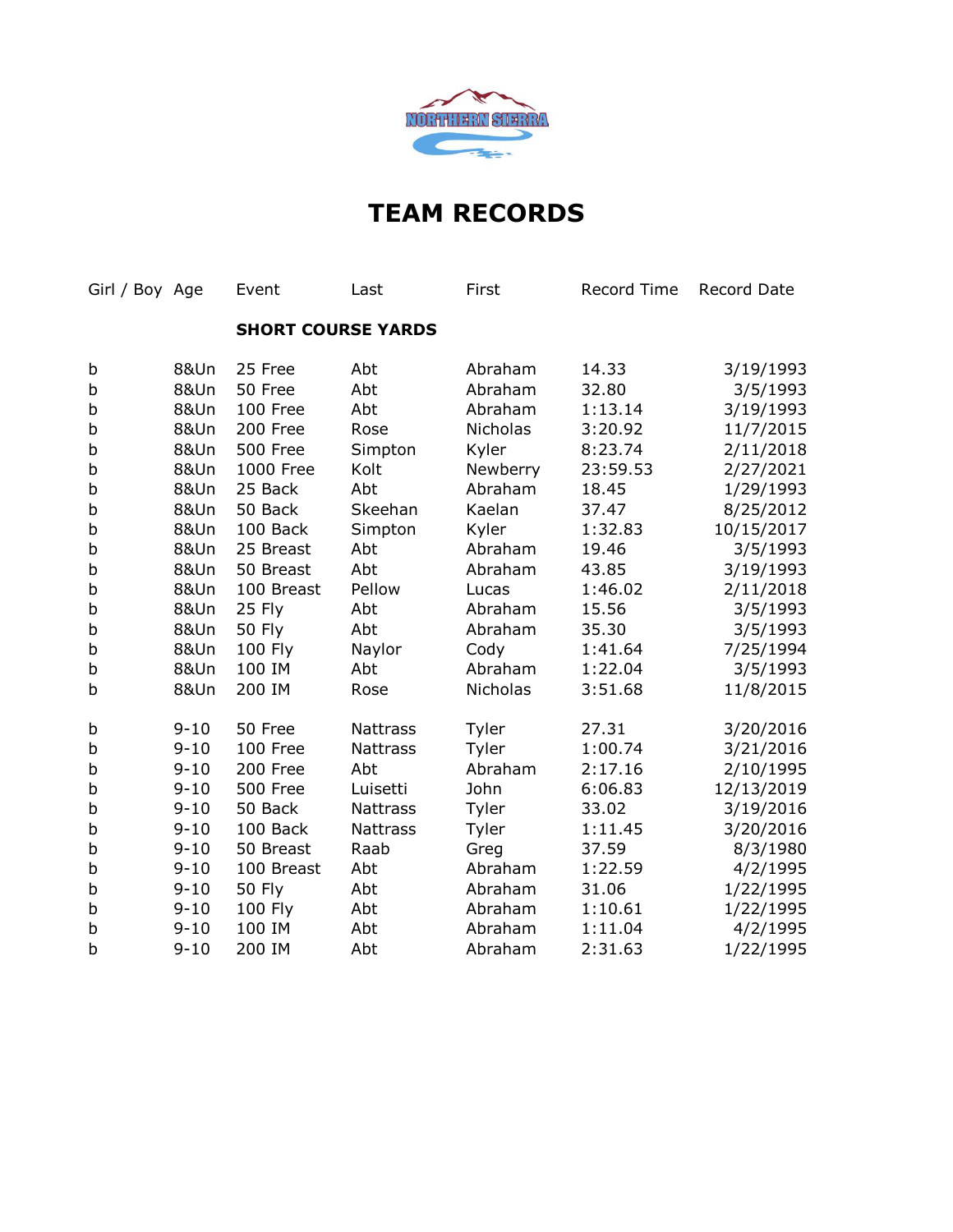

| Girl / Boy Age |           | Event                     | Last            | First       | <b>Record Time</b> | Record Date |
|----------------|-----------|---------------------------|-----------------|-------------|--------------------|-------------|
|                |           | <b>SHORT COURSE YARDS</b> |                 |             |                    |             |
| b              | $11 - 12$ | 50 Free                   | <b>Nattrass</b> | Tyler       | 24.16              | 4/8/2018    |
| b              | $11 - 12$ | 100 Free                  | <b>Nattrass</b> | Tyler       | 50.30              | 4/8/2018    |
| b              | $11 - 12$ | 200 Free                  | <b>Nattrass</b> | Tyler       | 1:48.78            | 4/8/2018    |
| b              | $11 - 12$ | <b>500 Free</b>           | <b>Nattrass</b> | Tyler       | 4:59.89            | 4/8/2018    |
| b              | $11 - 12$ | 1000 Free                 | <b>Nattrass</b> | Tyler       | 11:15.45           | 3/4/2018    |
| b              | $11 - 12$ | 1650 Free                 | <b>Nattrass</b> | Tyler       | 18:38.66           | 3/4/2018    |
| b              | $11 - 12$ | 2000 Free                 | Luisetti        | John        | 25:52.98           | 2/27/2021   |
| b              | $11 - 12$ | 50 Back                   | <b>Nattrass</b> | Tyler       | 30.88              | 12/10/2016  |
| b              | $11 - 12$ | 100 Back                  | <b>Nattrass</b> | Tyler       | 58.61              | 4/8/2018    |
| b              | $11 - 12$ | 200 Back                  | <b>Nattrass</b> | Tyler       | 2:04.83            | 4/8/2018    |
| b              | $11 - 12$ | 50 Breast                 | Martinez        | Mason       | 33.34              | 8/5/2005    |
| b              | $11 - 12$ | 100 Breast                | McCormick       | Aiden       | 1:14.02            | 12/10/2017  |
| b              | $11 - 12$ | 200 Breast                | McCormick       | Aiden       | 2:38.51            | 12/10/2017  |
| b              | $11 - 12$ | <b>50 Fly</b>             | <b>Nattrass</b> | Tyler       | 27.20              | 2/11/2018   |
| b              | $11 - 12$ | 100 Fly                   | Nattrass        | Tyler       | 58.91              | 12/10/2017  |
| b              | $11 - 12$ | 200 Fly                   | <b>Nattrass</b> | Tyler       | 2:13.50            | 12/10/2017  |
| b              | $11 - 12$ | 100 IM                    | <b>Nattrass</b> | Tyler       | 1:03.55            | 10/15/2017  |
| b              | $11 - 12$ | 200 IM                    | Nattrass        | Tyler       | 2:13.89            | 9/23/2017   |
| b              | $11 - 12$ | 400 IM                    | <b>Nattrass</b> | Tyler       | 4:32.02            | 4/8/2018    |
| b              | $13 - 14$ | 50 Free                   | <b>Nattrass</b> | Tyler       | 22.09              | 1/17/2020   |
| b              | $13 - 14$ | 100 Free                  | Herron          | <b>Jack</b> | 47.18              | 1/192020    |
| b              | $13 - 14$ | 200 Free                  | <b>Nattrass</b> | Tyler       | 1:41.89            | 1/18/2020   |
| b              | $13 - 14$ | <b>500 Free</b>           | <b>Nattrass</b> | Tyler       | 4:49.76            | 3/24/2019   |
| b              | $13 - 14$ | 1000 Free                 | Gruver          | Ryan        | 10:05.36           | 2/13/1993   |
| b              | $13 - 14$ | 1650 Free                 | Gruver          | Ryan        | 16:52.06           | 2/13/1993   |
| b              | $13 - 14$ | 100 Back                  | <b>Nattrass</b> | Tyler       | 54.33              | 3/24/2019   |
| b              | $13 - 14$ | 200 Back                  | <b>Nattrass</b> | Tyler       | 1:55.39            | 1/17/2020   |
| b              | $13 - 14$ | 100 Breast                | Ingersoll       | Nicholas    | 1:02.12            | 5/15/2005   |
| b              | $13 - 14$ | 200 Breast                | McCormick       | Aiden       | 2:21.34            | 12/8/2019   |
| b              | $13 - 14$ | 100 Fly                   | Herron          | <b>Jack</b> | 54.53              | 5/13/2012   |
| b              | $13 - 14$ | 200 Fly                   | Nattrass        | Tyler       | 2:02.05            | 1/19/2020   |
| b              | $13 - 14$ | 200 IM                    | Herron          | <b>Jack</b> | 2:03.86            | 3/4/2012    |
| b              | $13 - 14$ | 400 IM                    | Herron          | <b>Jack</b> | 4:26.49            | 3/2/2012    |
|                |           |                           |                 |             |                    |             |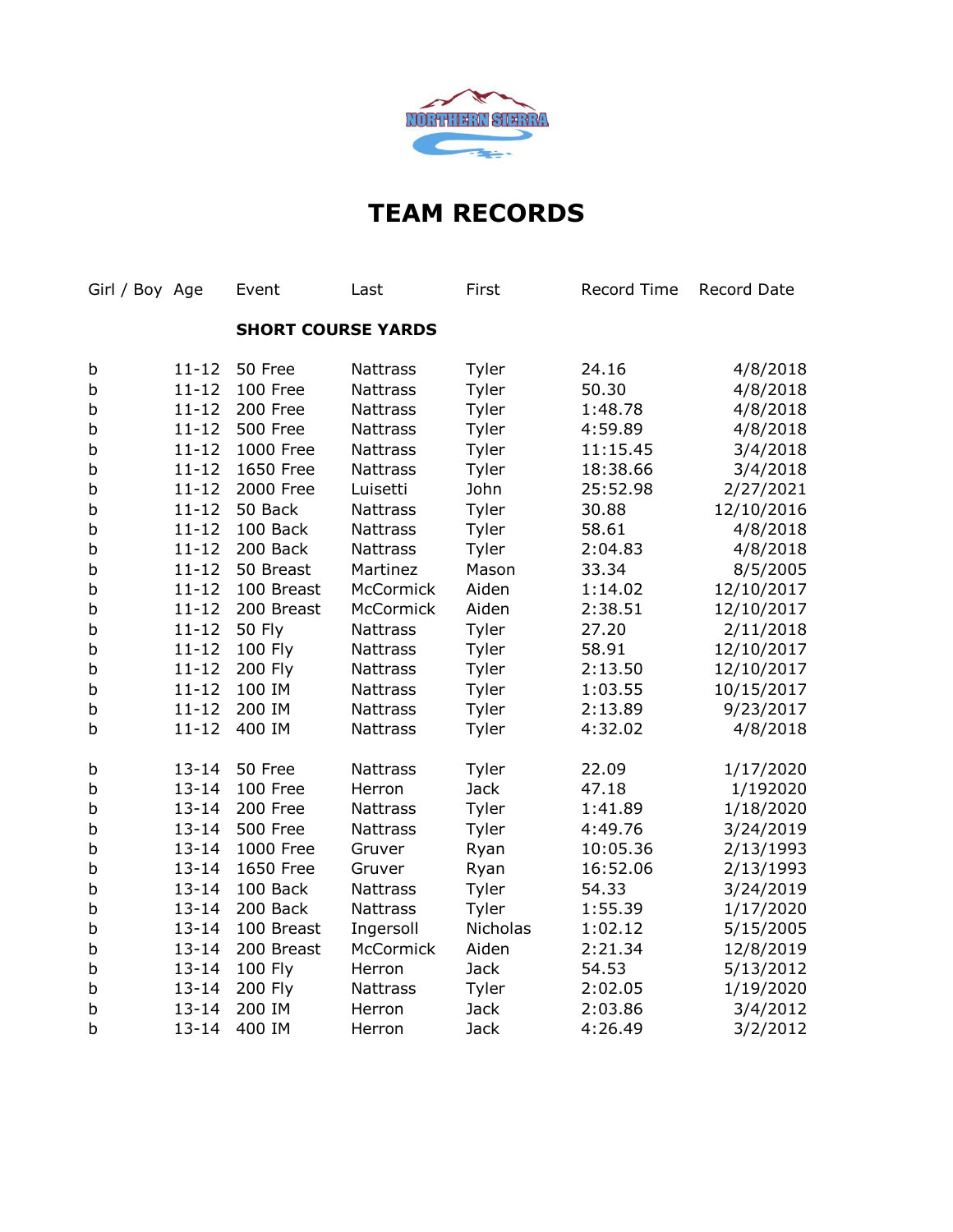

| Girl / Boy Age |           | Event                     | Last            | First       | Record Time | Record Date |
|----------------|-----------|---------------------------|-----------------|-------------|-------------|-------------|
|                |           | <b>SHORT COURSE YARDS</b> |                 |             |             |             |
| b              | $15 - 16$ | 50 Free                   | Herbert         | Thomas      | 21.20       | 5/14/2009   |
| b              | $15 - 16$ | 100 Free                  | Anderson        | Shane       | 46.59       | 5/9/2013    |
| b              | $15 - 16$ | 200 Free                  | Anderson        | Shane       | 1:41.24     | 5/9/2013    |
| b              | $15 - 16$ | <b>500 Free</b>           | Cutter          | Josh        | 4:39.55     | 12/16/2011  |
| b              | $15 - 16$ | 1000 Free                 | Gruver          | Ryan        | 9:34.70     | 3/11/1994   |
| b              | $15 - 16$ | 1650 Free                 | Gruver          | Ryan        | 16:26.25    | 2/19/1994   |
| b              | $15 - 16$ | 5000 Free                 | <b>Nattrass</b> | Tyler       | 56:03.50    | 2/27/2021   |
| b              | $15 - 16$ | 100 Back                  | Adamson         | <b>Kyle</b> | 51.30       | 3/4/2022    |
| b              | $15 - 16$ | 200 Back                  | Adamson         | <b>Kyle</b> | 1:51.44     | 3/6/2022    |
| b              | $15 - 16$ | 100 Breast                | Ingersoll       | Nicholas    | 1:00.82     | 2/28/2007   |
| b              | $15 - 16$ | 200 Breast                | Adamson         | Kyle        | 2:13.01     | 6/13/2021   |
| b              | $15 - 16$ | 100 Fly                   | Herron          | <b>Jack</b> | 50.69       | 3/21/2014   |
| b              | $15 - 16$ | <b>200 Fly</b>            | Herron          | <b>Jack</b> | 1:54.82     | 5/12/2013   |
| b              | $15 - 16$ | 200 IM                    | Harris          | Clayton     | 1:54.16     | 12/2/2004   |
| b              | $15 - 16$ | 400 IM                    | Adamson         | <b>Kyle</b> | 4:02.31     | 3/6/2022    |
|                |           |                           |                 |             |             |             |
| b              | $17 - 18$ | 50 Free                   | Virva           | Dillon      | 20.78       | 5/10/2012   |
| b              | $17 - 18$ | 100 Free                  | Anderson        | Shane       | 45.84       | 5/16/2015   |
| b              | $17 - 18$ | 200 Free                  | Gruver          | Sean        | 1:38.59     | 98          |
| b              | $17 - 18$ | <b>500 Free</b>           | Gruver          | Sean        | 4:30.46     | 5/14/1998   |
| b              | $17 - 18$ | 1000 Free                 | Gruver          | Ryan        | 9:40.02     | 3/1/1996    |
| b              | $17 - 18$ | 1650 Free                 | Gruver          | Ryan        | 16:11.21    | 3/1/1996    |
| b              | $17 - 18$ | 100 Back                  | Wiederhold      | Scott       | 50.84       | 5/9/1996    |
| b              | $17 - 18$ | 200 Back                  | Herron          | <b>Jack</b> | 1:55.72     | 4/12/2015   |
| b              | $17 - 18$ | 100 Breast                | Anderson        | Matthew     | 59.46       | 3/29/2000   |
| b              | $17 - 18$ | 200 Breast                | Anderson        | Matthew     | 2:09.67     | 2/29/2000   |
| b              | $17 - 18$ | 100 Fly                   | Virva           | Dillon      | 49.14       | 5/10/2012   |
| b              | $17 - 18$ | 200 Fly                   | Herron          | <b>Jack</b> | 1:48.66     | 5/17/2015   |
| b              | $17 - 18$ | 200 IM                    | Harris          | Clayton     | 1:54.68     | 12/1/2005   |
| b              | $17 - 18$ | 400 IM                    | Herron          | <b>Jack</b> | 4:09.53     | 2/28/2015   |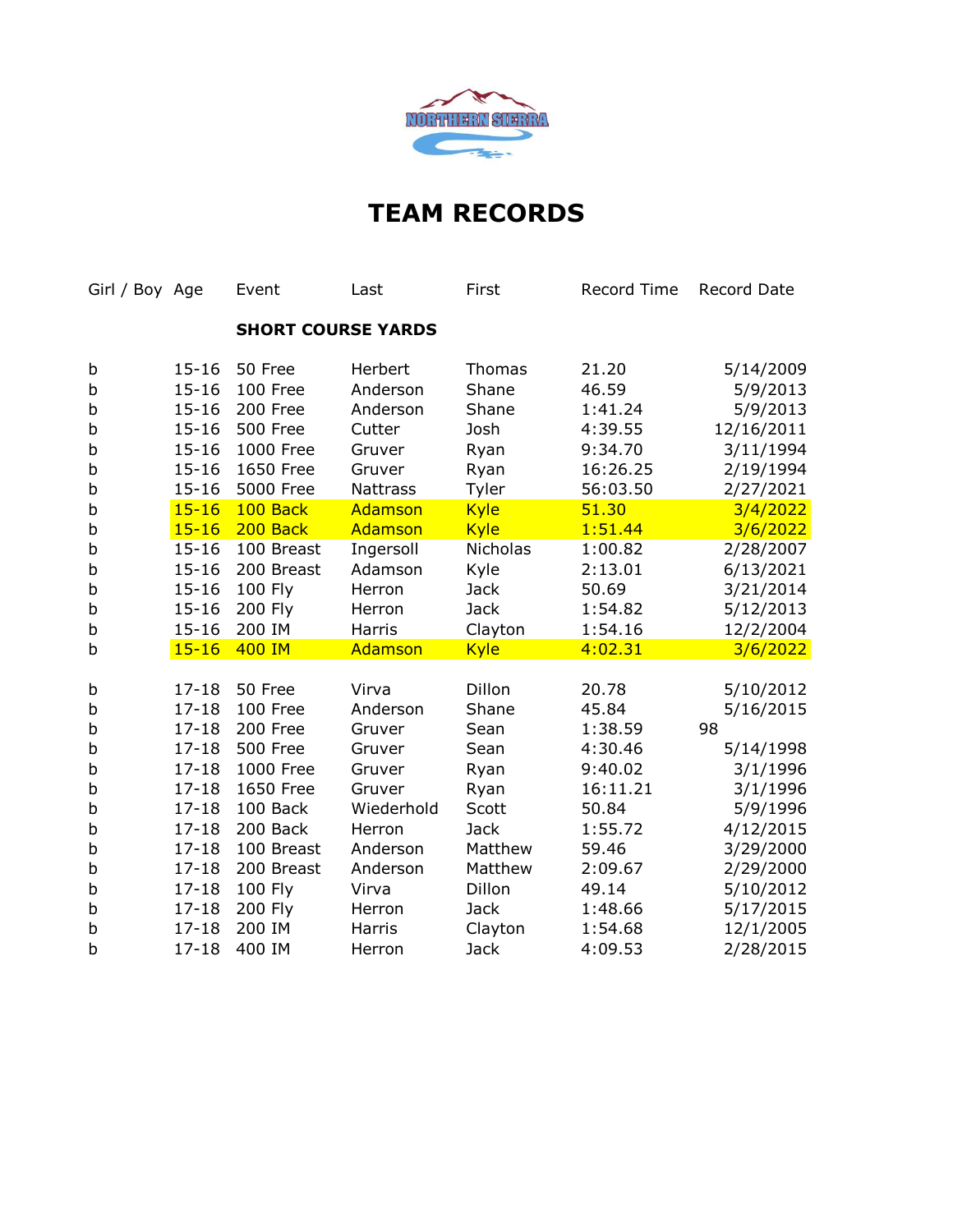

| Girl / Boy Age |                 | Event      | Last                      | First   | Record Time | Record Date |
|----------------|-----------------|------------|---------------------------|---------|-------------|-------------|
|                |                 |            | <b>LONG COURSE METERS</b> |         |             |             |
| g              | <b>8&amp;Un</b> | 50 Free    | <b>Toles</b>              | McKenna | 37.76       | 7/29/2007   |
| g              | <b>8&amp;Un</b> | 100 Free   | <b>Toles</b>              | McKenna | 1:21.79     | 7/28/2007   |
| g              | 8&Un            | 200 Free   | Hughes                    | Chloe   | 3:31.15     | 5/24/2015   |
| g              | 8&Un            | 50 Back    | Sharp                     | Jaden   | 45.07       | 7/14/2016   |
| g              | 8&Un            | 100 Back   | Sharp                     | Jaden   | 1:39.58     | 4/23/2016   |
| g              | 8&Un            | 50 Breast  | Sharp                     | Jaden   | 53.46       | 7/14/2016   |
| g              | 8&Un            | 100 Breast | Sharp                     | Jaden   | 1:59.75     | 6/25/2016   |
| g              | <b>8&amp;Un</b> | 50 Fly     | Molitor                   | Hannah  | 42.79       | 7/20/2014   |
| g              | 8&Un            | 100 Fly    | Molitor                   | Hannah  | 1:44.43     | 7/20/2014   |
| g              | 8&Un            | 200 IM     | Wallace                   | Allie   | 3:50.41     | 6/23/2018   |
| g              | $9 - 10$        | 50 Free    | Axelman                   | Mia     | 31.91       | 4/23/2016   |
| g              | $9 - 10$        | 100 Free   | Sharp                     | Jaden   | 1:08.45     | 7/22/2018   |
| g              | $9 - 10$        | 200 Free   | Sharp                     | Jaden   | 2:30.76     | 7/22/2018   |
| g              | $9 - 10$        | 400 Free   | Luisetti                  | Elaine  | 5:13.79     | 5/21/2022   |
| g              | $9 - 10$        | 800 Free   | Huerta                    | Jaden   | 13:01.61    | 5/13/2012   |
| g              | $9 - 10$        | 50 Back    | Sharp                     | Jaden   | 39.79       | 6/24/2018   |
| g              | $9 - 10$        | 100 Back   | Luisetti                  | Elaine  | 1:21.42     | 5/21/2022   |
| g              | $9 - 10$        | 50 Breast  | Adams                     | Ariel   | 42.34       | 8/1/1990    |
| g              | $9 - 10$        | 100 Breast | Adams                     | Ariel   | 1:30.73     | 8/1/1990    |
| g              | $9 - 10$        | 50 Fly     | Molitor                   | Hannah  | 36.14       | 7/14/2016   |
| g              | $9 - 10$        | 100 Fly    | Molitor                   | Hannah  | 1:24.07     | 7/14/2016   |
| g              | $9 - 10$        | 200 IM     | Sharp                     | Jaden   | 2:54.45     | 8/10/2018   |
| g              | $9 - 10$        | 400 IM     | Luisetti                  | Elaine  | 6:14.43     | 5/21/2022   |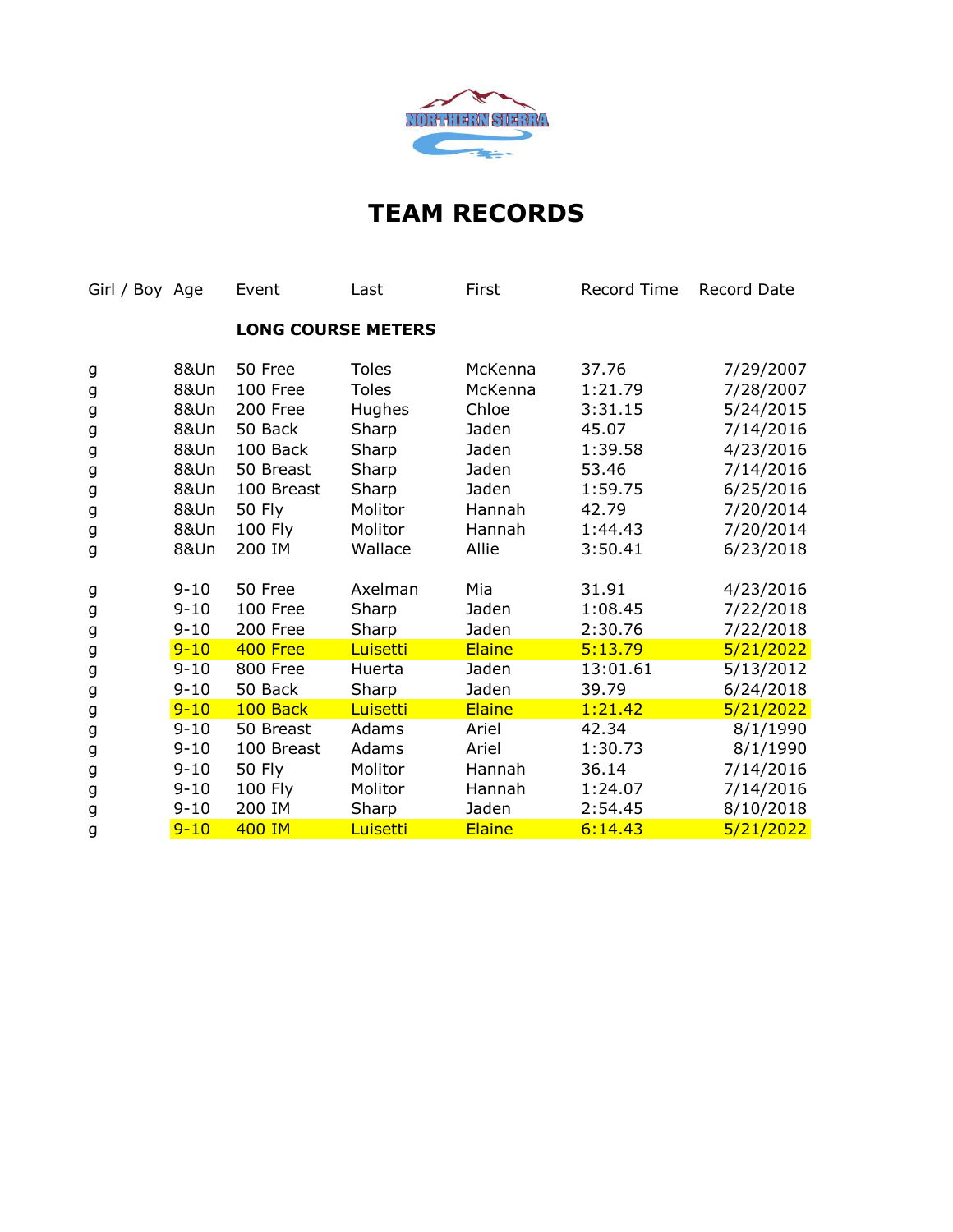

| Girl / Boy Age |           | Event                     | Last            | First     | <b>Record Time</b> | Record Date |
|----------------|-----------|---------------------------|-----------------|-----------|--------------------|-------------|
|                |           | <b>LONG COURSE METERS</b> |                 |           |                    |             |
| g              | $11 - 12$ | 50 Free                   | Axelman         | Mia       | 29.55              | 6/24/2018   |
| g              | $11 - 12$ | 100 Free                  | Axelman         | Mia       | 1:04.24            | 6/24/2018   |
| g              | $11 - 12$ | 200 Free                  | Axelman         | Mia       | 2:18.71            | 6/10/2018   |
| g              | $11 - 12$ | 400 Free                  | Axelman         | Mia       | 4:54.49            | 6/10/2018   |
| g              | $11 - 12$ | 800 Free                  | Huerta          | Jamie     | 10:05.38           | 7/21/2012   |
| g              | $11 - 12$ | 1500 Free                 | Huerta          | Jamie     | 19:27.35           | 7/19/2012   |
| g              | $11 - 12$ | 50 Back                   | <b>Starnes</b>  | Emily     | 34.19              | 7/16/2017   |
| g              | $11 - 12$ | 100 Back                  | <b>Starnes</b>  | Emily     | 1:13.82            | 7/16/2017   |
| g              | $11 - 12$ | 200 Back                  | Molitor         | Hannah    | 2:38.34            | 7/22/2018   |
| g              | $11 - 12$ | 50 Breast                 | Hastert         | Stephanie | 36.26              | 7/30/1997   |
| g              | $11 - 12$ | 100 Breast                | Hastert         | Stephanie | 1:19.03            | 7/27/1997   |
| g              | $11 - 12$ | 200 Breast                | Larsen          | Elle      | 2:56.63            | 7/22/2018   |
| g              | $11 - 12$ | <b>50 Fly</b>             | Huerta          | Jamie     | 31.77              | 7/20/2012   |
| g              | $11 - 12$ | 100 Fly                   | Molitor         | Hannah    | 1:09.73            | 7/22/2018   |
| g              | $11 - 12$ | 200 Fly                   | Huerta          | Jamie     | 2:38.76            | 7/22/2012   |
| g              | $11 - 12$ | 200 IM                    | Larsen          | Elle      | 2:40.08            | 7/22/2018   |
| g              | $11 - 12$ | 400 IM                    | Larsen          | Elle      | 5:47.67            | 7/22/2018   |
| g              | $13 - 14$ | 50 Free                   | Porter          | Haley     | 27.24              | 7/28/2005   |
| g              | $13 - 14$ | 100 Free                  | Porter          | Haley     | 1:00.17            | 6/23/2005   |
| g              | $13 - 14$ | 200 Free                  | Axelman         | Mia       | 2:11.52            | 7/21/2019   |
| g              | $13 - 14$ | 400 Free                  | Huerta          | Jamie     | 4:37.65            | 7/19/2014   |
| g              | $13 - 14$ | 800 Free                  | Eslinger        | Heidi     | 9:43.03            | 8/5/1991    |
| g              | $13 - 14$ | 1500 Free                 | Eslinger        | Heidi     | 18:23.02           | 8/1/1990    |
| g              | $13 - 14$ | 100 Back                  | Lawless         | Emma      | 1:09.82            | 7/19/2014   |
| g              | $13 - 14$ | 200 Back                  | Lawless         | Emma      | 2:26.21            | 7/31/2014   |
| g              | $13 - 14$ | 100 Breast                | Adams           | Ariel     | 1:19.08            | 8/17/1993   |
| g              | $13 - 14$ | 200 Breast                | Adams           | Ariel     | 2:51.10            | 8/4/1993    |
| g              | $13 - 14$ | <b>100 Fly</b>            | <b>Bergeron</b> | Alyssa    | 1:05.93            | 6/10/2022   |
| g              | $13 - 14$ | 200 Fly                   | Huerta          | Jamie     | 2:25.75            | 7/20/2014   |
| g              | $13 - 14$ | 200 IM                    | Adams           | Ariel     | 2:31.18            | 8/4/1993    |
| g              | $13 - 14$ | 400 IM                    | Adams           | Ariel     | 5:16.84            | 8/4/1993    |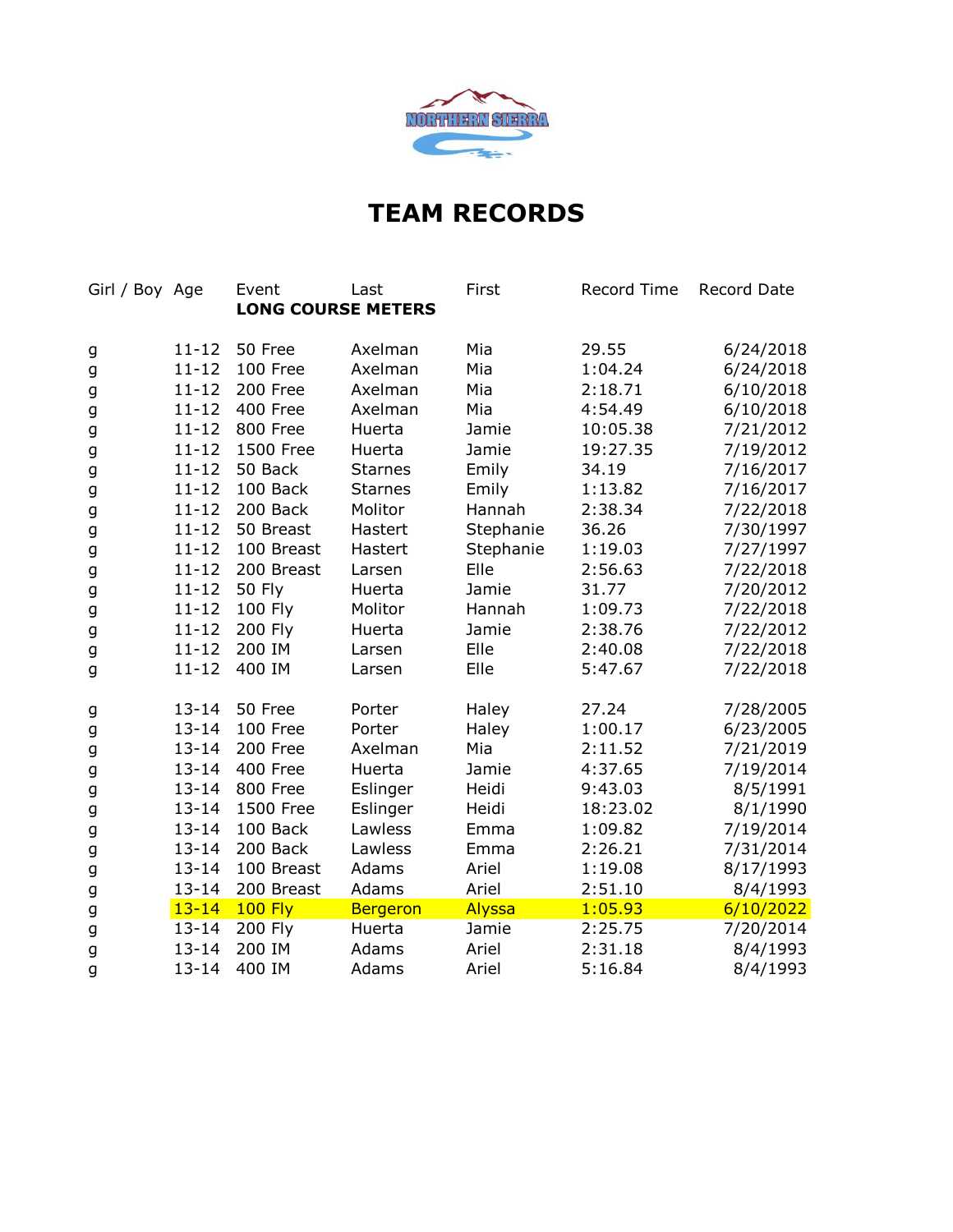

| Girl / Boy Age |           | Event                     | Last            | First     | Record Time | Record Date |
|----------------|-----------|---------------------------|-----------------|-----------|-------------|-------------|
|                |           | <b>LONG COURSE METERS</b> |                 |           |             |             |
| g              | $15 - 16$ | 50 Free                   | Porter          | Haley     | 27.37       | 8/7/2006    |
| g              | $15 - 16$ | 100 Free                  | Porter          | Haley     | 58.99       | 8/7/2006    |
| g              | $15 - 16$ | 200 Free                  | <b>Brouwer</b>  | Elizabeth | 2:06.08     | 7/22/2018   |
| g              | $15 - 16$ | <b>400 Free</b>           | <b>Brouwer</b>  | Elizabeth | 4:26.54     | 7/22/2018   |
| g              | $15 - 16$ | 800 Free                  | Winter          | Hayley    | 9:05.81     | 7/25/2012   |
| g              | $15 - 16$ | 1500 Free                 | Winter          | Hayley    | 17:36.69    | 7/29/2012   |
| g              | $15 - 16$ | 100 Back                  | Lawless         | Emma      | 1:05.22     | 8/6/2016    |
| g              | $15 - 16$ | 200 Back                  | Lawless         | Emma      | 2:20.56     | 8/3/2016    |
| g              | $15 - 16$ | 100 Breast                | Hastert         | Stephane  | 1:16.80     | 6/25/2001   |
| g              | $15 - 16$ | 200 Breast                | Hastert         | Stephane  | 2:44.60     | 6/27/2001   |
| g              | $15 - 16$ | 100 Fly                   | Lawless         | Emma      | 1:02.64     | 8/6/2016    |
| g              | $15 - 16$ | 200 Fly                   | Huerta          | Jamie     | 2:20.18     | 8/3/2016    |
| g              | $15 - 16$ | 200 IM                    | <b>Brouwer</b>  | Elizabeth | 2:28.46     | 6/8/2017    |
| g              | $15 - 16$ | 400 IM                    | Larsen          | Elle      | 5:17.67     | 7/27/2021   |
| g              | $17 - 18$ | 50 Free                   | Olson           | Jill      | 27.83       | 8/9/2004    |
| g              | $17 - 18$ | 100 Free                  | Stowe           | Samantha  | 59.08       | 8/9/2004    |
| g              | $17 - 18$ | 200 Free                  | Stowe           | Samantha  | 2:05.40     | 7/29/2004   |
| g              | $17 - 18$ | 400 Free                  | Winter          | Hayley    | 4:27.02     | 7/20/2013   |
| g              | $17 - 18$ | <b>800 Free</b>           | Winter          | Hayley    | 9:05.97     | 7/17/2013   |
| g              | $17 - 18$ | 1500 Free                 | Winter          | Hayley    | 17:35,54    | 7/21/2013   |
| g              | $17 - 18$ | 100 Back                  | Lawless         | Emma      | 1:04.80     | 6/8/2017    |
| g              | $17 - 18$ | 200 Back                  | Lawless         | Emma      | 2:20.85     | 6/8/2017    |
| g              | $17 - 18$ | 100 Breast                | Loehr           | Kellyn    | 1:18.64     | 8/9/2004    |
| g              | $17 - 18$ | 200 Breast                | Chase           | Hayley    | 2:52.12     | 7/26/2012   |
| g              | $17 - 18$ | 100 Fly                   | Lawless         | Emma      | 1:03.32     | 6/8/2017    |
| g              | $17 - 18$ | 200 Fly                   | <b>Brouwer</b>  | Elizabeth | 2:19.89     | 7/18/2019   |
| g              | $17 - 18$ | 200 IM                    | Stowe           | Samantha  | 2:29.62     | 7/29/2004   |
| g              | $17 - 18$ | 400 IM                    | <b>Bakewell</b> | Emily     | 5:13.69     | 8/3/2017    |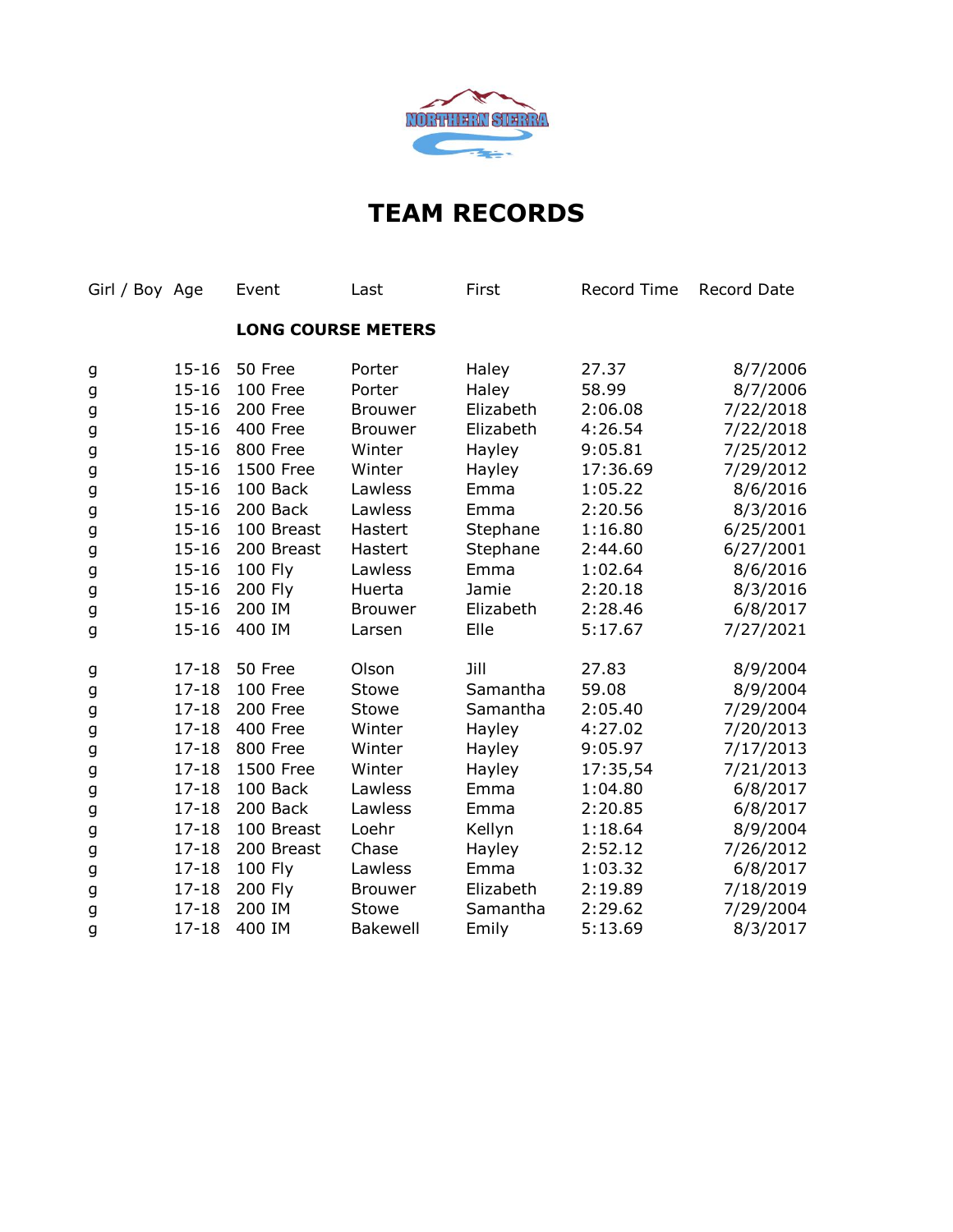

| Girl / Boy Age |                 | Event         | Last                      | First     | <b>Record Time</b> | Record Date |
|----------------|-----------------|---------------|---------------------------|-----------|--------------------|-------------|
|                |                 |               | <b>LONG COURSE METERS</b> |           |                    |             |
| b              | <b>8&amp;Un</b> | 50 Free       | Simpton                   | Kyler     | 37.98              | 7/22/2018   |
| b              | <b>8&amp;Un</b> | 100 Free      | Simpton                   | Kyler     | 1:26.79            | 7/22/2018   |
| b              | <b>8&amp;Un</b> | 200 Free      | Pellow                    | Lucas     | 3:24.00            | 6/24/2018   |
| b              | 8&Un            | 50 Back       | Simpton                   | Kyler     | 42.84              | 7/22/2018   |
| b              | 8&Un            | 100 Back      | Simpton                   | Kyler     | 1:41.34            | 6/24/2018   |
| b              | 8&Un            | 50 Breast     | Simpton                   | Kyler     | 52.23              | 7/22/2018   |
| b              | 8&Un            | 100 Breast    | <b>Bukaty</b>             | Andrey    | 2:04.54            | 5/19/2019   |
| b              | 8&Un            | <b>50 Fly</b> | Simpton                   | Kyler     | 44.38              | 7/22/2018   |
| b              | 8&Un            | 100 Fly       | Naylor                    | Cody      | 1:58.91            | 7/8/1994    |
| b              | 8&Un            | 200 IM        |                           |           |                    |             |
| b              | $9 - 10$        | 50 Free       | Simpton                   | Kyler     | 33.79              | 7/11/2019   |
| b              | $9 - 10$        | 100 Free      | Abt                       | Abraham   | 1:14.02            | 6/18/1994   |
| b              | $9 - 10$        | 200 Free      | Luisetti                  | John      | 2:42.52            | 7/11/2019   |
| b              | $9 - 10$        | 400 Free      | Luisetti                  | John      | 5:51.77            | 7/11/2019   |
| b              | $9 - 10$        | 50 Back       | Gruver                    | Sean      | 40.49              | 7/1/1990    |
| b              | $9 - 10$        | 100 Back      | Luisetti                  | John      | 1:26.85            | 7/24/1994   |
| b              | $9 - 10$        | 50 Breast     | Murphy                    | Nathaniel | 42.80              | 6/4/1993    |
| b              | $9 - 10$        | 100 Breast    | Murphy                    | Nathaniel | 1:35.42            | 6/4/1993    |
| b              | $9 - 10$        | 50 Fly        | Abt                       | Abraham   | 36.80              | 5/21/1994   |
| b              | $9 - 10$        | 100 Fly       | Abt                       | Abraham   | 1:26.62            | 6/18/1994   |
| b              | $9 - 10$        | 200 IM        | Abt                       | Abraham   | 2:59.01            | 7/24/1994   |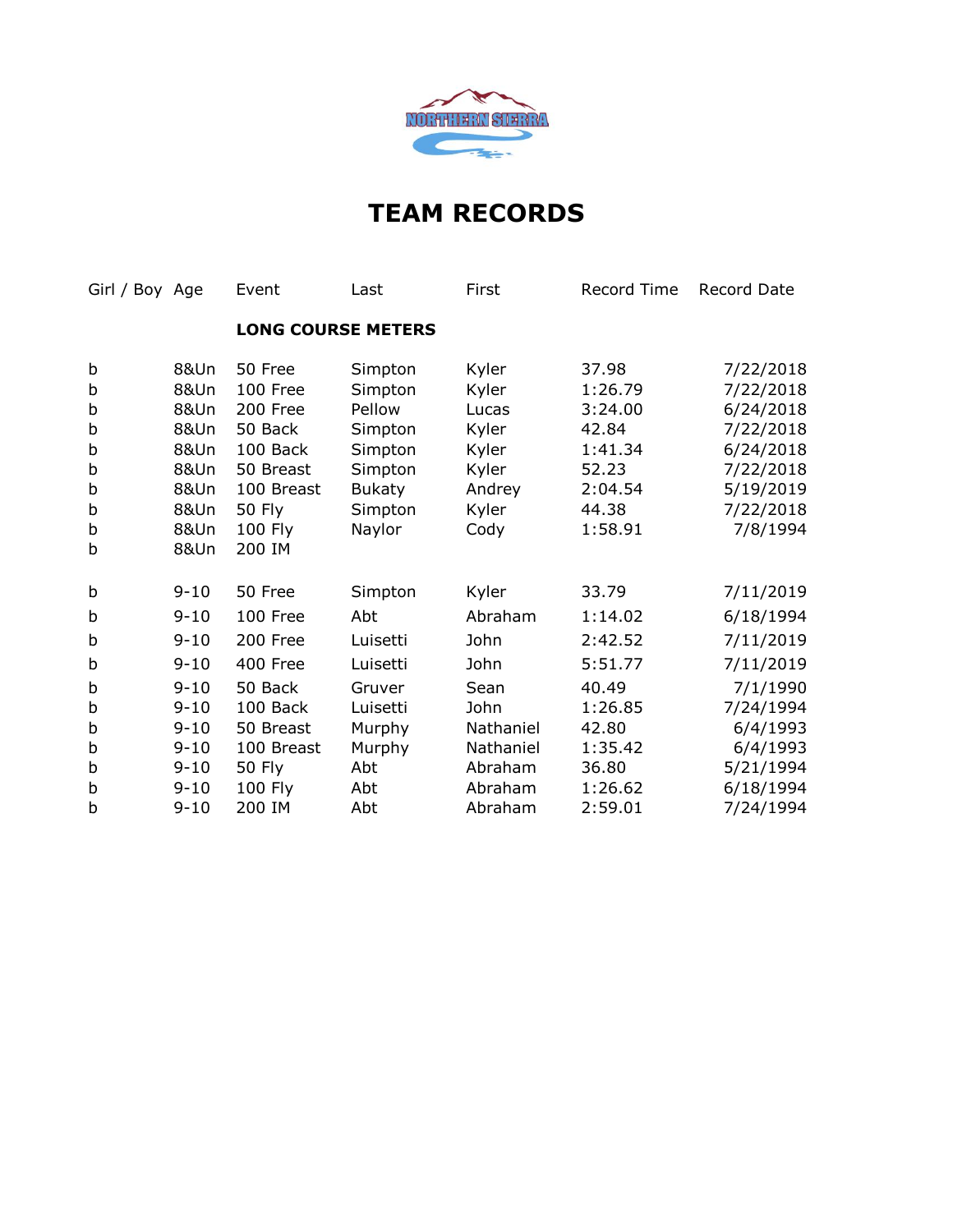

| Girl / Boy Age |           | Event                     | Last            | First        | Record Time | Record Date |
|----------------|-----------|---------------------------|-----------------|--------------|-------------|-------------|
|                |           | <b>LONG COURSE METERS</b> |                 |              |             |             |
| b              | $11 - 12$ | 50 Free                   | <b>Nattrass</b> | Tyler        | 27.92       | 7/16/2017   |
| b              | $11 - 12$ | 100 Free                  | <b>Nattrass</b> | Tyler        | 59.63       | 7/16/2017   |
| b              | $11 - 12$ | 200 Free                  | <b>Nattrass</b> | Tyler        | 2:13.70     | 7/16/2017   |
| b              | $11 - 12$ | 400 Free                  | <b>Nattrass</b> | Tyler        | 4:47.32     | 8/12/2017   |
| b              | $11 - 12$ | 800 Free                  | <b>Nattrass</b> | Tyler        | 10:04.37    | 7/16/2017   |
| b              | $11 - 12$ | 1500 Free                 | Cutter          | Tyler        | 21:15.25    | 5/16/2010   |
| b              | $11 - 12$ | 50 Back                   | <b>Nattrass</b> | Tyler        | 34.74       | 5/28/2017   |
| b              | $11 - 12$ | 100 Back                  | <b>Nattrass</b> | Tyler        | 1:10.70     | 7/16/2017   |
| b              | $11 - 12$ | 200 Back                  | <b>Nattrass</b> | Tyler        | 2:31.96     | 8/12/2017   |
| b              | $11 - 12$ | 50 Breast                 | Martinez        | Mason        | 37.58       | 7/28/2005   |
| b              | $11 - 12$ | 100 Breast                | Anderson        | Matthew      | 1:23.87     | 7/7/1995    |
| b              | $11 - 12$ | 200 Breast                | Martinez        | Mason        | 3:05.17     | 7/15/2005   |
| b              | $11 - 12$ | <b>50 Fly</b>             | <b>Nattrass</b> | Tyler        | 31.57       | 6/25/2017   |
| b              | $11 - 12$ | 100 Fly                   | Nattrass        | Tyler        | 1:08.49     | 7/16/2017   |
| b              | $11 - 12$ | 200 Fly                   | <b>Nattrass</b> | Tyler        | 2:37.74     | 4/15/2018   |
| b              | $11 - 12$ | 200 IM                    | <b>Nattrass</b> | Tyler        | 2:34.27     | 7/16/2017   |
| b              | $11 - 12$ | 400 IM                    | Nattrass        | Tyler        | 5:32.32     | 4/15/2018   |
| b              | $13 - 14$ | 50 Free                   | Giuliani        | Dominic      | 25.52       | 7/28/2012   |
| b              | $13 - 14$ | 100 Free                  | <b>Nattrass</b> | Tyler        | 54.46       | 8/7/2019    |
| b              | $13 - 14$ | 200 Free                  | <b>Nattrass</b> | Tyler        | 1:58,31     | 8/8/2019    |
| b              | $13 - 14$ | 400 Free                  | <b>Nattrass</b> | Tyler        | 4:18.08     | 6/9/2019    |
| b              | $13 - 14$ | <b>800 Free</b>           | Cutter          | Joshua       | 9:33.32     | 6/19/2009   |
| b              | $13 - 14$ | 1500 Free                 | Gruver          | Ryan         | 18:19.79    | 8/3/1992    |
| b              | $13 - 14$ | 100 Back                  | <b>Nattrass</b> | Tyler        | 1:04.21     | 7/21/2019   |
| b              | $13 - 14$ | 200 Back                  | <b>Nattrass</b> | Tyler        | 2:26.35     | 5/19/2019   |
| b              | $13 - 14$ | 100 Breast                | <b>Seward</b>   | <b>Tyler</b> | 1:14.77     | 6/11/2022   |
| b              | $13 - 14$ | 200 Breast                | Claybaugh       | Todd         | 2:43.67     | 8/3/1991    |
| b              | $13 - 14$ | 100 Fly                   | <b>Nattrass</b> | Tyler        | 1:00.54     | 7/11/2019   |
| b              | $13 - 14$ | 200 Fly                   | Nattrass        | Tyler        | 2:21.35     | 8/10/2019   |
| b              | $13 - 14$ | 200 IM                    | <b>Derrick</b>  | Seth         | 2:25.50     | 5/1/1995    |
| b              | $13 - 14$ | 400 IM                    | Derrick         | Seth         | 5:15.11     | 6/23/1995   |